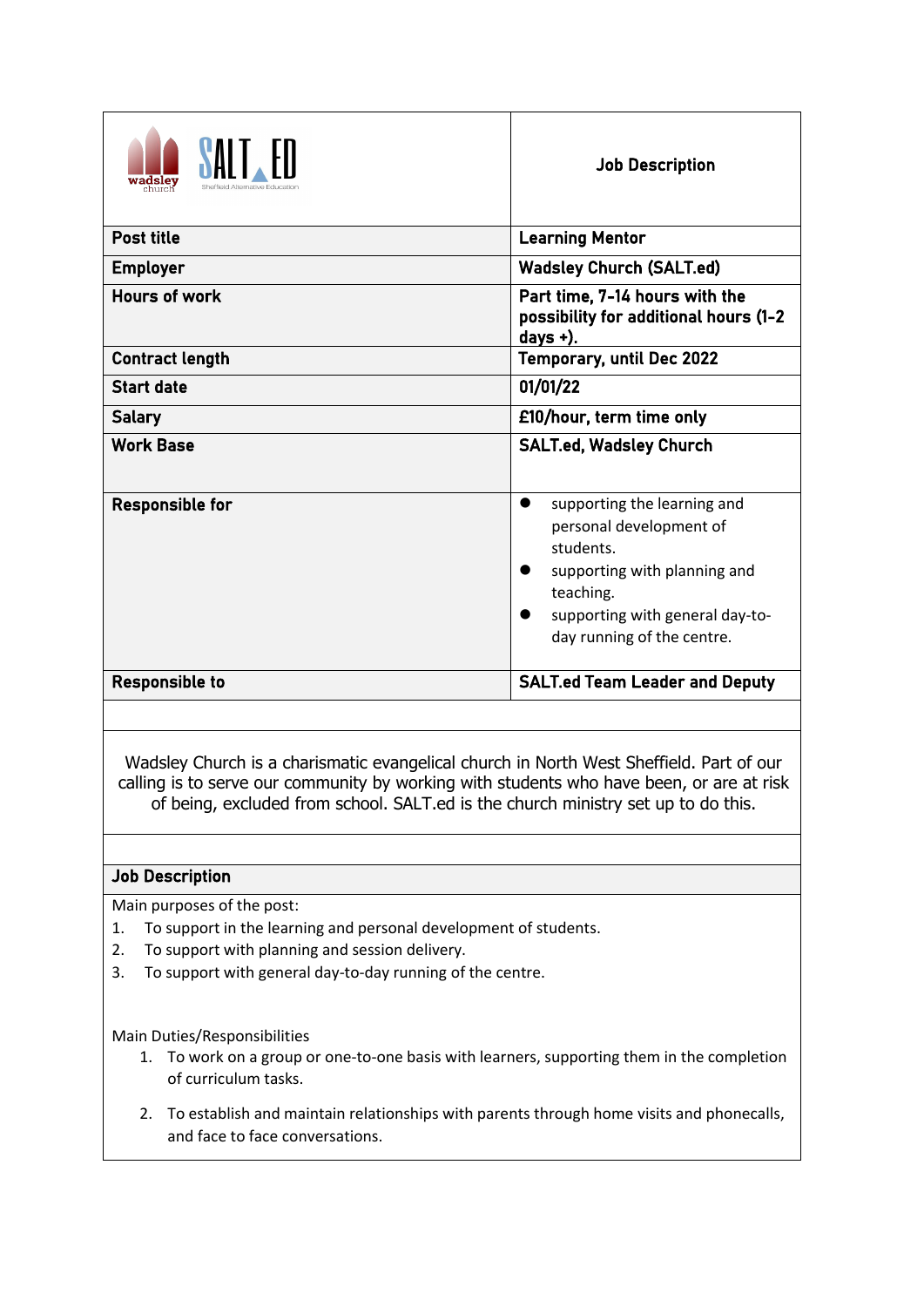- 3. To assist in the development, adaptation and differentiation of learning materials.
- 4. To motivate and encourage learners.
- 5. To support the delivery of high quality teaching.
- 6. To contribute to the development of young people's basic skills.
- 7. To support learners in accessing the necessary support available to them.
- 8. To complete evaluations for sessions and contribute to the ongoing planning and review process.
- 9. To attend and contribute to Team meetings, taking responsibility for their own CPD needs, where appropriate.
- 10. To be the Key Worker for specific learners, building relationships, setting targets, and monitoring and reviewing each learners' performance, including reporting to referring schools, parents and other agencies.
- 11. To make contact with and build relationship with parents in order to support the engagement and learning of young people.
- 12. To support with the monitoring of attendance and daily reporting of this to schools.
- 13. To contribute to the online presence of SALT.ed,both through the Wadsley Church website and social media.
- 14. To take part in the recruitment, selection and induction of learners.
- 15. To assist in the shopping for and preparation of lunch for young people.
- 16. To support with fundraising and bid writing.
- 17. To be responsible for the planning and risk assessment of off-site visits and trips.
- 18. To comply with the Wadsley Church Safeguarding Policy, and to pass on all safeguarding concerns, disclosures or incidents to the Safeguarding Lead and/or Centre Manager as soon as possible, in line with Safeguarding training and procedures.

The post holder will be required to carry out duties as may be commensurate with the post which do not change the character or purpose of the post and which are necessary to maintain high quality standards of practice. The post holder will, at all times, carry out his/her responsibilities with the utmost respect for the protection of children and young people in accordance with the Church's Child Protection Policy.

| <b>Person Specification</b>        |                                                                             |                                                                          |
|------------------------------------|-----------------------------------------------------------------------------|--------------------------------------------------------------------------|
|                                    | <b>Essential</b>                                                            | <b>Desirable</b>                                                         |
| <b>Qualifications</b>              | • English, Maths and Science<br>GCSEs (or equivalent), Grade C or<br>above. | • Relevant qualification in youth work<br>or education, or related area. |
| Knowledge and<br><b>Experience</b> | • Recent experience of youth<br>work, schools work or other social          | • Experience of working with<br>challenging young people and/or in an    |